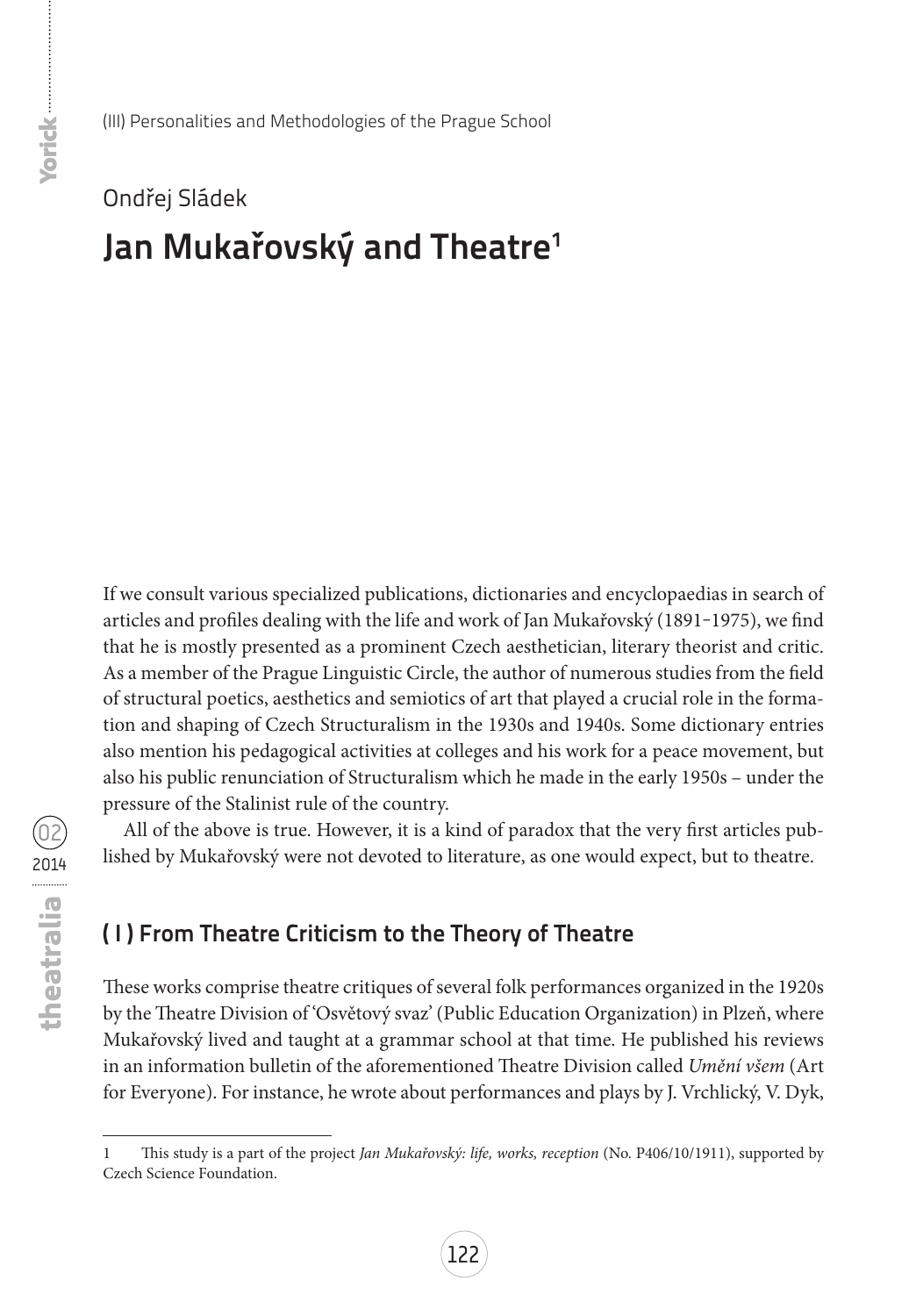J. K. Tyl, M. A. Šimáček, A. Jirásek and others. He also published articles on the National Theatre and the opinions of Jan Neruda on theatre criticism. In the years 1917–1920, he published nine separate articles of this kind – theatre critiques. It was only in 1921 that he published his first study from the field of literary theory and criticism – a review of a high-school textbook of poetics (cf. MACEK 1982: 838). From that time on, poetics, aesthetics and later also comparative semiotics of art played a central role in his scholarly interests. This, nevertheless, does not mean that he lost interest in theatre and the issues following from the approach to dramatic art as a separate and self-contained form of art. Rather the opposite is true: he deepened and transformed his interest, which was previously only reflected in theatre critiques, into a systematic work: into theoretical contemplations about theatre and dramatic art that found expression within his broadly-based aesthetic research.

The majority of Mukařovský's theoretical works on theatre, its essence and structure, on the nature and relations of its individual components were published in the years 1937‒1948. According to some interpretations, this period was the peak of his scientific (i.e. Structuralist) work. It represents an entirely new, qualitatively different phase in the development of the study of art, a phase in which his dialectical principle of thought and orientation towards the question of meaning and purpose of art fully developed. A great number of theatrologists comment on and refer to Mukařovský's studies on theatre and dramatic art specifically from this period.

Now, a comment needs to be made here: if we are to provide a truly critical and unbiased evaluation of the work and scientific development of Jan Mukařovský, we are bound to perceive it in its entirety. That means to approach it as an indivisible unity, even though we may identify various developmental and perhaps even contradictory phases and tendencies within in. This should be primarily the role of broadly-based comparative and contextual research. And that is also the approach applied by me in this paper.

Thus, if there are many scholars who are concerned with Mukařovský's Structuralism only from the peak period mentioned above (in the case of theatre, i.e. 1937–1948), it is of course possible, but one needs to be aware of the fact that such a perspective is, to a certain degree, limited. Above all, what is lost is the developmental aspect – the perspective of change, continuity and discontinuity of Jan Mukařovský's scientific thought, which is, especially in his case, hugely important. In this respect, we should also emphasize that Mukařovský was not only a regular theatregoer all his life (attending theatre performances was even an organized group event for members of the Prague Linguistic Circle), but also had several lifelong friends among playwrights, theatre actors and directors (e.g. J. Honzl, E. F. Burian, J. Frejka and others). In addition, the Aesthetics Seminar led by him in the 1950s at the Faculty of Arts of Charles University in Prague was attended by a number of students – later prominent figures of our scientific and artistic (in particular literary and theatre) life: F. Černý, O. Krejča, M. Kundera, R. Lukavský, A. Sychra and others.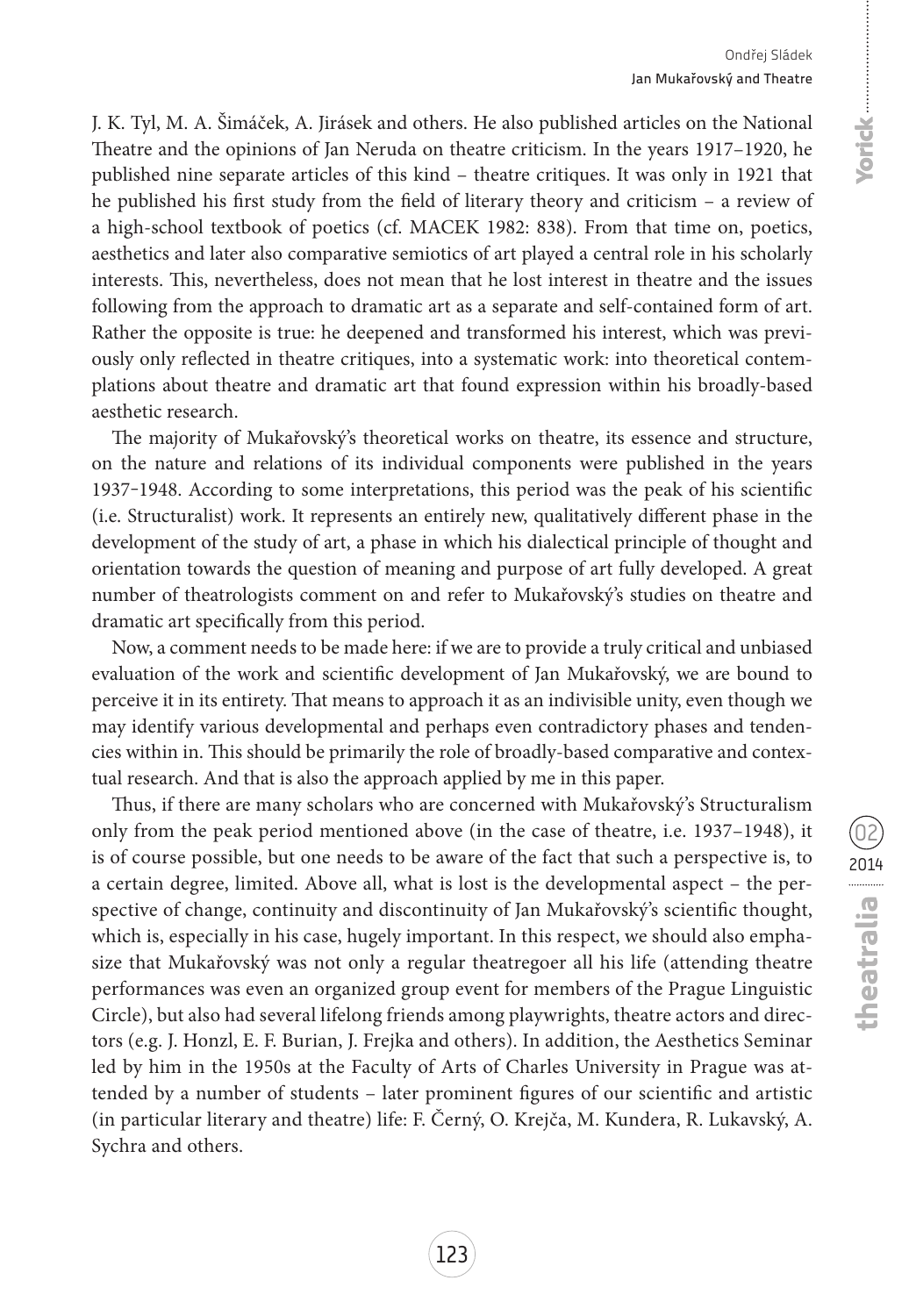Even though his articles on theatre, particular theatre performances, theatre theorists (esp. on J. Honzl) and dramatists (esp. on V. Vančura) that were published in the fifties and sixties do not have such a broad theoretical scope as his older studies, they are still interesting and inspiring in many ways. If for nothing else but the fact that in those works Mukařovský returns to some of the topics he had dealt with previously or expresses opinions that he would most probably not have written on other occasions.

The entire collection of texts dealing with theatre and dramatic art wrote and published by Mukařovský in the years 1917–1971<sup>2</sup> can be classified according to their theme and genre into six main types:

- a) Literary-aesthetic criticism of specialized works on drama and dramatic art
- b) Theatre criticism
- c) Articles on plays and dramatists
- d) Theoretical and overview studies
- e) Lectures
- f) Various dealing with theatre and dramatic art

The above typology is not hierarchically arranged and does not intend to be an evaluation. The order of individual types is motivated to a certain degree by an attempt to take into account the historical (developmental) perspective, but it is primarily driven by the logic and pragmatics of my exposition.

# **( II ) Types of Publications, Contexts and Links**

In this section I will deal with individual types of work in more detail. My aim here is not to provide a complete and exhaustive account of Mukařovský's studies on theatre, but rather to identify their most important characteristics, mutual relations, the circumstances in which they were produced and the broader context. I also take into account the fact that Mukařovský's theoretical papers on theatre are well known and have been subject to a great deal of critical assessment and interpretation. Thus, I will – paradoxically – mention them only briefly.

# **Ad a) Literary-aesthetic criticism of specialized works on drama and dramatic art**

I mean specifically Mukařovský's review of *Estetika dramatického umění* (Aesthetics of the Dramatic Art) (ZICH 1931) by Otakar Zich, which was published in June 1933 in *Časopis pro moderní filologii* (Journal of Modern Philology; MUKAŘOVSKÝ 1933). We should be

<sup>2</sup> In 1917, Jan Mukařovský published his very first article – theatre critique; in 1971 he published his very last Czech work published during his life – an interview made with theatrologists Miroslav Kouřil and Miroslav Kačer (cf. MACEK 1982: 838, 877).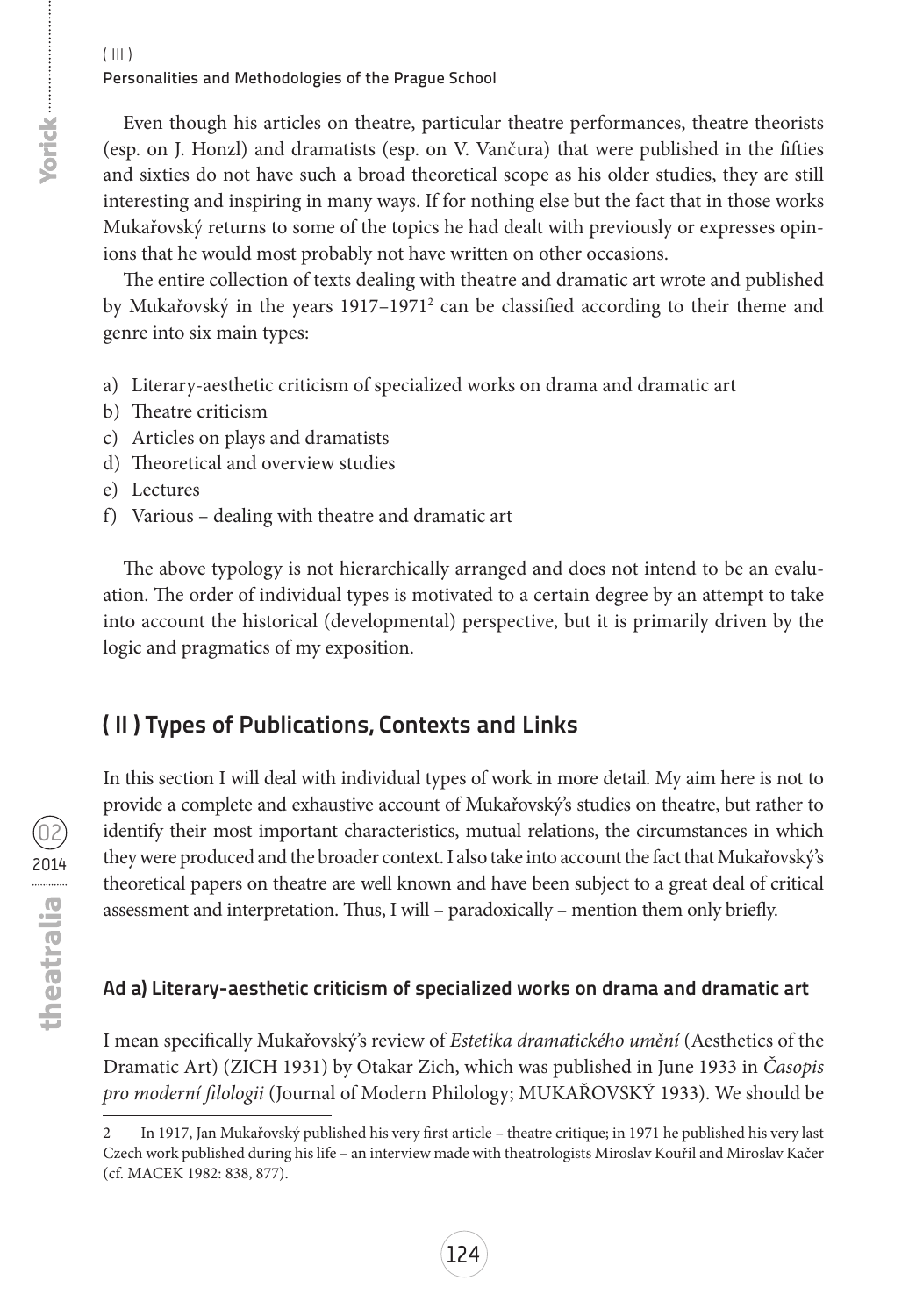onde unique

reminded that Otakar Zich, professor of aesthetics at the Faculty of Arts of Charles University in Prague, and Jan Mukařovský knew each other personally, at least from the autumn of 1928. Jan Mukařovský contacted Otakar Zich and asked him to start his habilitation procedure. The committee set up for this purpose was composed of the professors Z. Nejedlý, M. Weingart and O. Zich. However, it is highly probable that they had met much earlier. It is nevertheless not true that Mukařovský was Zich's direct student, as some researchers incorrectly believe. If he was his pupil, then only indirectly, since there is not a single record of Zich's name and the names of his seminars in Mukařovský's student record book and the reports of the exams taken by him.

Zich's name, on the other hand, appears in a notebook from the meeting of the Prague Linguistic Circle which took place on 17 January 1933 and where Zich presented his lecture on the tempo of poetic language (cf. ČERMÁK, POETA and ČERMÁK 2012: 131). It shows that Zich shared a number of views in common with the Circle. This is, for that matter, already confirmed by Mukařovský in his review of Zich's *Aesthetics of the Dramatic Arts* (MUKAŘOVSKÝ 1933). What Mukařovský especially appreciates is his concept of the semiotics of drama and his holistic approach to dramatic art. He also takes note of some of his older works from the field of poetics and aesthetics, and in the final part of his text explicitly states Zich's ideas that are fully in line with functional linguistics promoted by the Circle. This concerned in particular the semiotic character of even the most individual verbal responses on the stage and the confrontation of dialogue in drama and in epic (cf. Mukařovský 1933: 326).

Zich's influence on Mukařovský was considerable, but its main domain was terminology. Mukařovský adopted and applied a number of terms introduced by Zich in his *Aesthetics* (e.g. character, stage figure, dramatic, stage space, etc.). In other articles of his concerned with Zich, Mukařovský later pointed out that it was Zich who cleared originally psychological terms (e.g. idea) of their psychological layer and treated them as objective, super-individual facts  $-$  i.e. in the spirit of semiotics that was just emerging on the scene (Mukařovský 2000g).

### **Ad b) Theatre criticism**

I have already mentioned Mukařovský-the theatre critic and his first texts. Even though these were limited exclusively to reviews of particular theatre performances, Mukařovský was never in the habit of providing just a description and evaluation of the stage presentation. He always aimed at a broader analysis of the drama from the perspective of its organization on the level of text and meaning.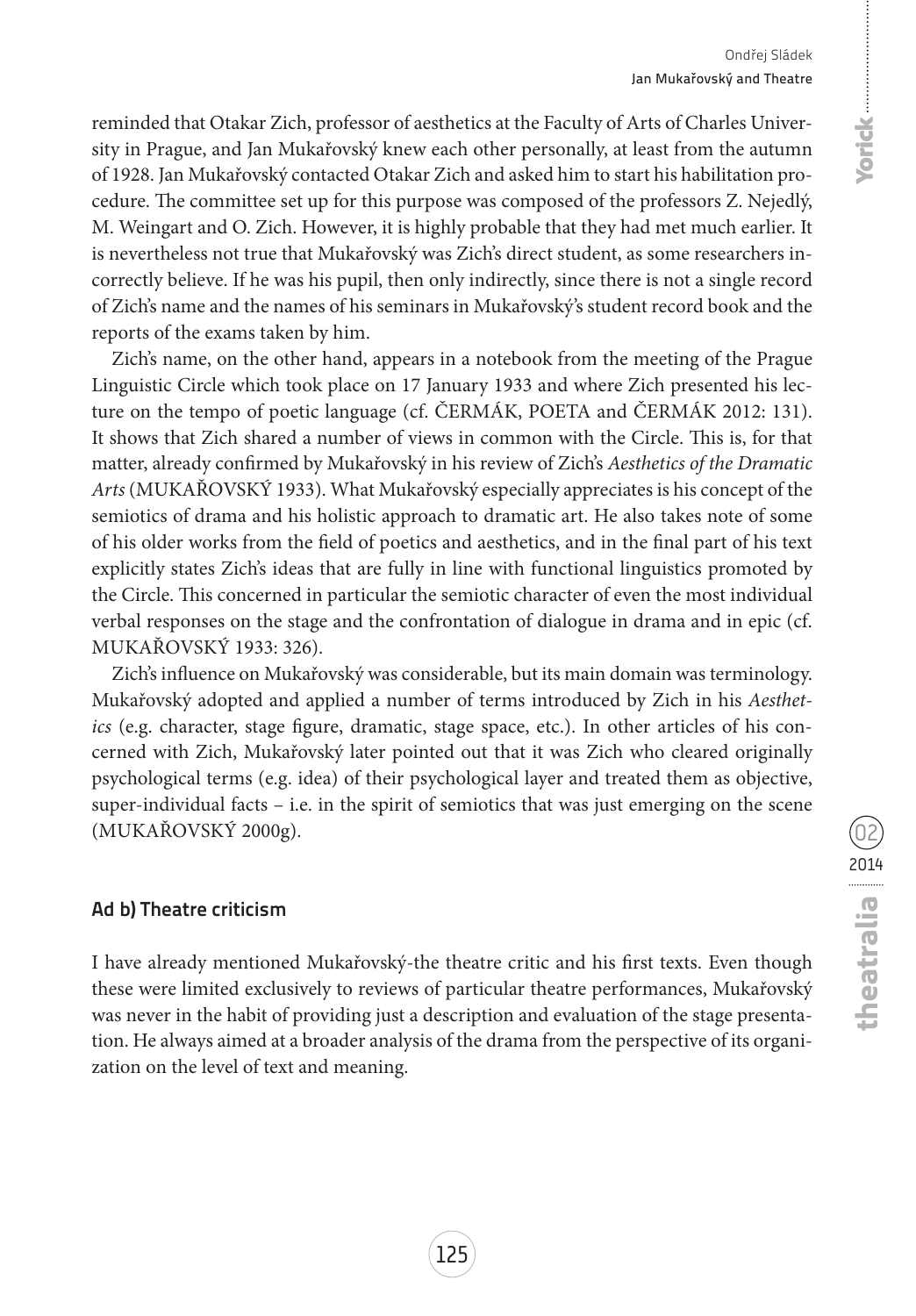### **Ad c) Articles on plays and dramatists**

This is an entire collection of works published by Mukařovský after WWII, or more specifically, in the 1950s and 1960s. The centre of his attention was at that time occupied by Vladislav Vančura and his dramatic work. It is perfectly understandable, as they were very good and close friends for many years. Mukařovský is the author of several texts on the premiers of Vančura's plays (e.g. *Pražský žid* [The Jew of Prague], *Josefina* [Josephine]), but also of the epilogue in the published play *Jezero Ukereve* (Lake Ukerewe) (MUKAŘOVSKÝ 1958). He also wrote an extensive treatise "O Vančurovi – dramatikovi" (On Vančura – the Playwright; MUKAŘOVSKÝ 1959), which became part of a publication containing the entire dramatic work of Vančura (VANČURA 1959). In addition to the group of studies on Vančura, Mukařovský's publications of this type also include his article on F. X. Šalda and his approach to dramatic art (MUKAŘOVSKÝ 1947). The role adopted by Mukařovský in all these studies is not that of a theatre theorist and critic, as we might expect, given the character of the material in question (e.g. the relation between drama and reality, structure and dynamics of dialogue in dramatic works of V. Vančura etc.), but that of a literary critic and historian. He always strove to arrive at a comprehensive characteristic of Vančura's dramatic work and a clarification of internal connections between his dramatic and prosaic production.

### **Ad d) Theoretical and overview studies**

For the purposes of clarity, this group of Mukařovský's texts dealing with theatre can be divided into two separate parts. The first is formed by texts that belong to the so-called golden treasury of scholarly works of Jan Mukařovský. These are Mukařovský's studies on theatre and dramatic art that are most often commented on, cited and translated and also included in several anthologies and collections from his extensive work. The second part of this group is reserved for studies that are not as well known as the first group, but are nonetheless interesting and inspiring in their own right. There is a slight imbalance between the two groups in terms of numbers. While the first one comprises approximately ten studies (even though it depends on the perspective and selection criteria applied), the second consists of approximately six studies.

### $(1)$

There is a vast body of writings reflecting the critical reception of Mukařovský's works on theatre and interpretation of his views. It demonstrates that his work has been a continuous source of inspiration and that there is also the lingering need to come to terms with his

**Yorick-Homes**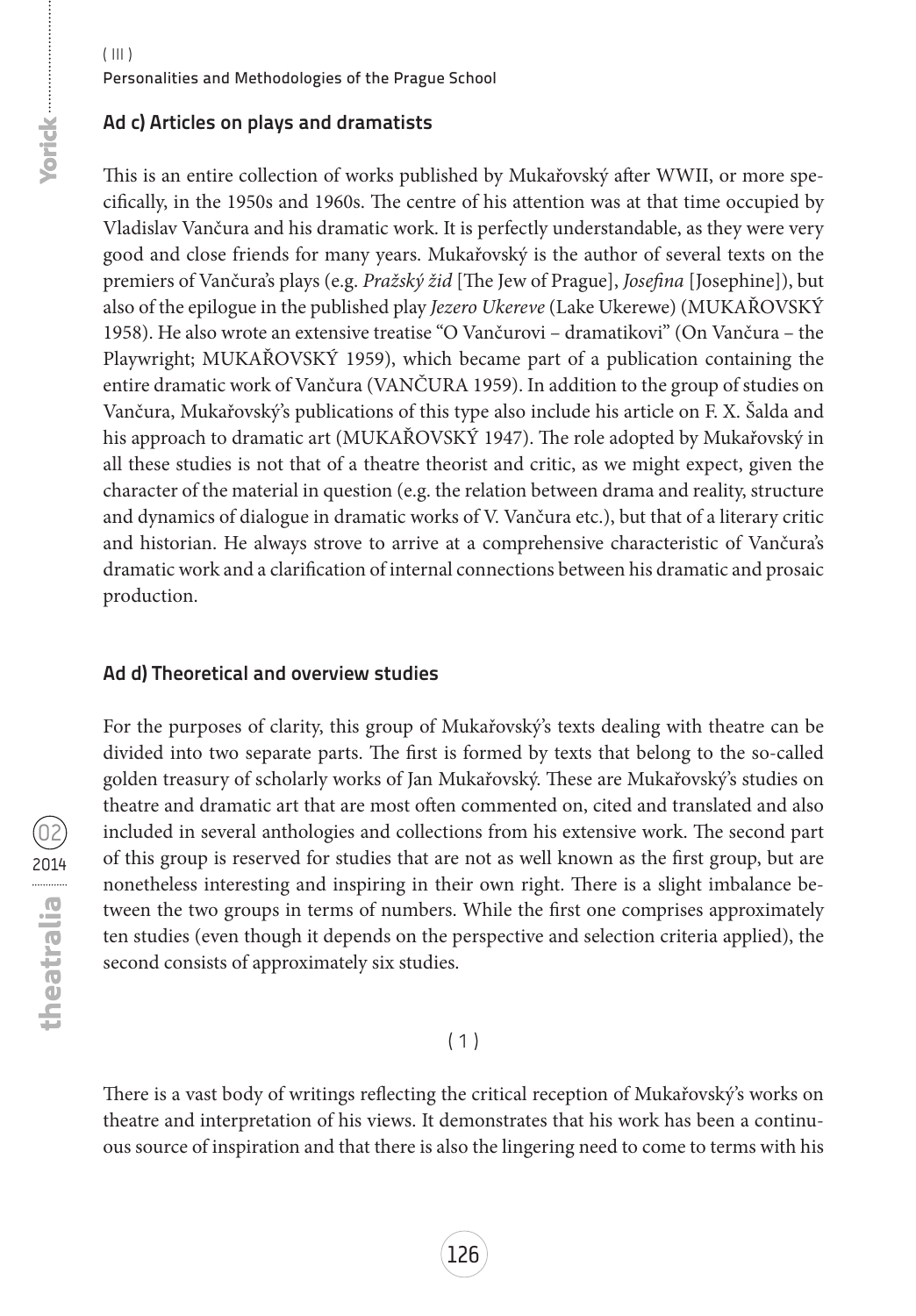### Ondřej Sládek Jan Mukařovský and Theatre

work again and again. In our country, a range of 'new' readings of his texts can be attributed mainly to F. Černý, M. Procházka, M. Kačer, P. Pavlovský, I. Osolsobě, O. Sus, J. Veltruský and others. I will therefore touch upon the main theoretical works of Jan Mukařovský and his contribution to theatre studies, the theory and semiotics of theatre only briefly.

One of the first works in which Mukařovský turned his attention to theatre was a study named "K jevištnímu dialogu" (On Stage Dialogue). It was published in March 1937 in the journal of the 'D' Theatre of E. F. Burian, which was launched in the said year under the title of *Programme D 37*. In this study, Mukařovský considers dialogue as the unifying force of all components forming theatre. He paid special attention to the difference between dialogue in ordinary speech and dialogue in theatre. He sees dialogue as a continuous play of twists of meaning (cf. MUKAŘOVSKÝ 2000b: 409). It is evident that Mukařovský still follows in this study in the footsteps of the theoretical research of dramatic art undertaken by Zich.

He elaborates on his views in several of his other studies and lectures. One of them was, for instance, already delivered in May 1937 at an international conference of Avant-Garde theatre practitioners in Prague, during which the International Bureau for Avant-Garde Theatre was established. What I have in mind here is the paper "Jevištní řeč v avantgardním divadle" (Stage Speech in Avant-Garde Theatre) in which Mukařovský, in contrast, argues that in the new (avant-garde) theatre, each component maintains its autonomy. All components of theatre structure thus have an equal position and are equally important. Therefore, dialogue, i.e. constantly interrupted stage speech "jumping from person to person, gushing once and again from an extralinguistic situation" (MUKAŘOVSKÝ 2000c: 412‒3), cannot be superior to all the other components.

Probably the most systematic and well-arranged work on theatre written by Mukařovský is the study "K dnešnímu stavu teorie divadla" (On the Current State of the Theory of Theatre). It is a paper delivered at a meeting of the Circle of Friends of D 41 – in 1941. Here Mukařovský provided a very exact characterization of theatre as a complex structure, as a set of components that can constantly change their position and create very diverse connections and tensions (MUKAŘOVSKÝ 2000a: 397; cf. MUKAŘOVSKÝ 1978: 208). And it is a changing "flux of immaterial relations which constantly regroup" (MUKAŘOVSKÝ 1978: 210) that he sees as the essence of theatre.

Another significant study dealing with theatre is Mukařovský's paper published in 1946 in the volume *Otázky divadla a filmu* (Issues of Theatre and Film, 1946) – "K umělecké situaci dnešního českého divadla" (On the Artistic Situation of Contemporary Czech Theatre) (MUKAŘOVSKÝ 2000d). It provides a detailed description of contemporary theatrical structure, which is, in Mukařovský's, opinion in crisis. The structure of stage work has, in his eyes, disintegrated, with individual components falling apart. The main task and aim of theatre should therefore be restoration of the lost unity of the components, and thereby also restoration of the structure as a whole. At the same time, he also calls for seeking and building of a new relationship between an individual and society. The reason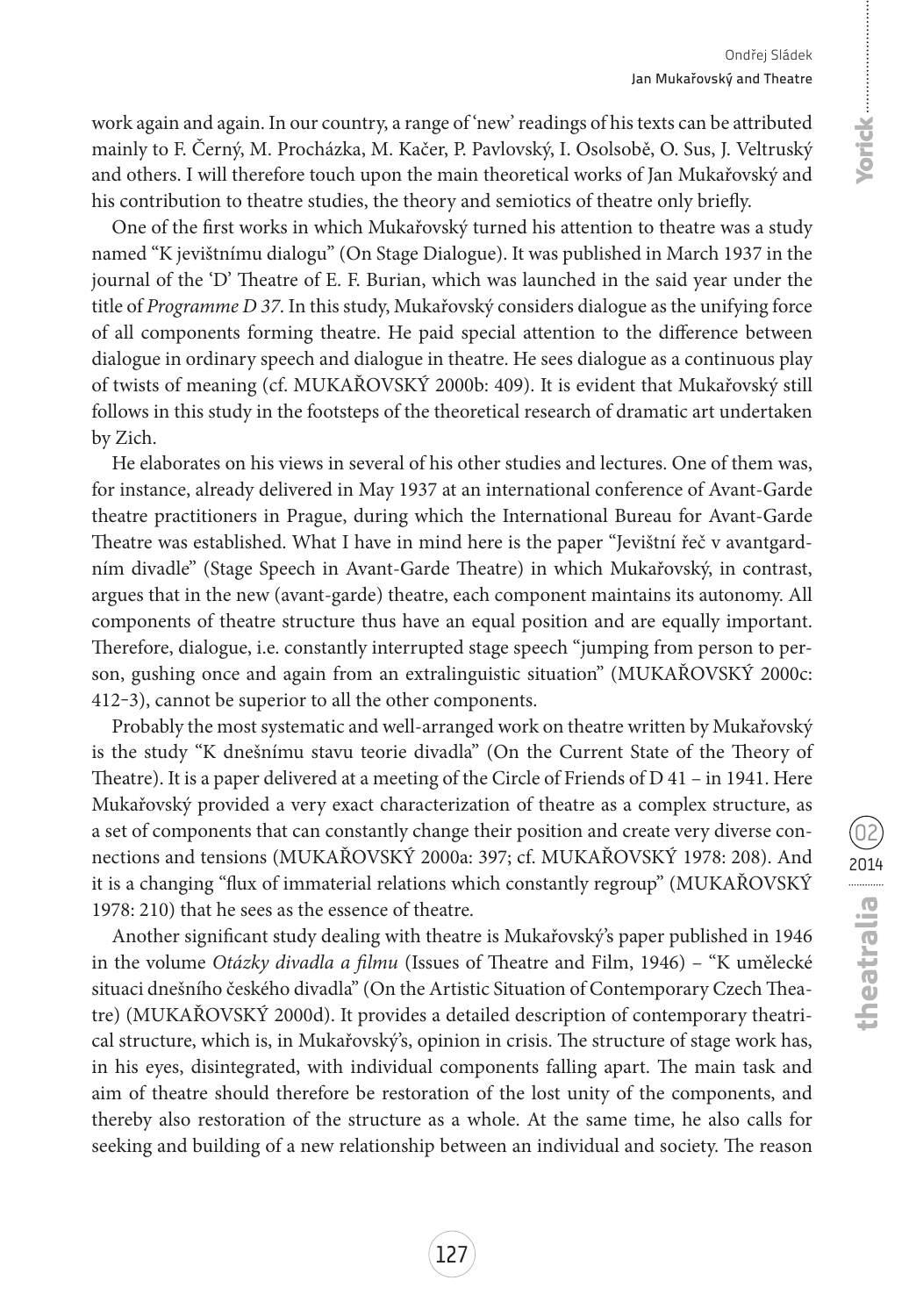for this is obvious: it was the wide-ranging cultural and political transformation of Czech (Czechoslovak) society which was expected with suspense and great hope and which culminated in February 1948 when Communists seized power in our country. While some friends of Mukařovský did not place much trust in this historical and political development, Mukařovský decided to advocate it.

In addition to the texts mentioned above, this peak period of Jan Mukařovský's work is also represented by the study from 1948 ‒ "D 34‒48 ve vývoji českého divadla" (D 34–48 in the Development of Czech Theatre; MUKAŘOVSKÝ 1966a) and several other works thematizing in particular the issues of monologue and dialogue, composition of dramatic dialogue in terms of sound and meaning, but also the theory and art of recitation (MUKAŘOVSKÝ 1971, 2000e, 2000f, 2001).

### $(2)$

It should be said that the neglected theoretical and overview works forming the core of this second part are often substantially affected by the ideological jargon of Marxism-Leninism. However, the question is: To what extent are these works actually disqualified? If we take the trouble and carry out a thorough analysis thereof, we discover that the layer of terminological and ideological padding is hiding a core which is firm and may well be used. But this group also contains texts in which any traces of ideology would be hard to find. One such work is a study written by Mukařovský in English "Shakespeare and Czech Theatrical Criticism" (MUKAŘOVSKÝ 1966b).

However, there are also other works, mainly from the late 1960s and early 1970s, in which Mukařovský was concerned with language and voice culture, the art of conversation, the issues of gestures and facial gestures, etc. These were, however, mostly publications of his older articles and radio lectures from the 1940s.

02 2014<br> **Cheatralia** 

Iwill now focus more closely on the study "Jindřich Honzl jako teoretik divadla" (Jindřich Honzl as a Theorist of Theatre), which was published in 1957 in the journal *Divadlo* (Theatre; MUKAŘOVSKÝ 1957). In the introduction, Mukařovský recalls the publication of an extensive anthology from the scholarly work of Jindřich Honzl – *K novému významu umění* (On the New Meaning of Art; HONZL 1956), which served for him as a stimulus to undertake a critical survey of Honzl's work not only from the perspective of what is permanent and substantial, but also from the point of view of his own artistic and scientific development. Honzl and Mukařovský knew each other already from the 1920s. They were very close, not only in their ideas on art, its main tasks and orientation, but partly also in their life history after 1948, when they both, under the pressure of the time, published their public self-critical statements. This personal relationship of theirs is naturally also reflected in the article mentioned above in which Mukařovský analysed, interpreted and advocated Honzl's work with remarkable accuracy and deep understanding.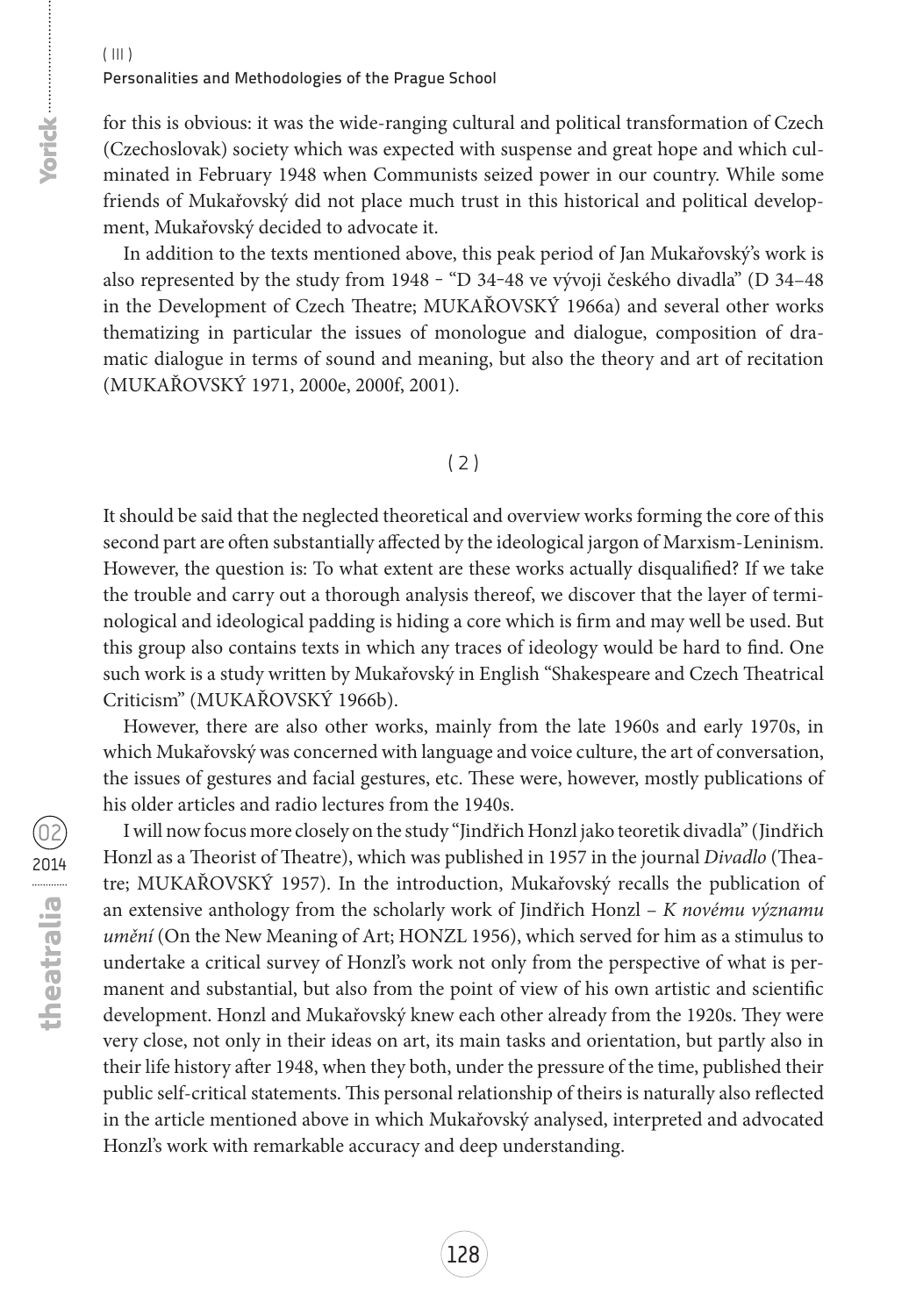He is concerned with his artistic and scientific principles, the conception of theatre, his relation to realism, surrealism, and formalism and he also mentions this work after WWII, especially in his Studio of the National Theatre. Mukařovský applies a strictly dialectic approach in his interpretation: he points out his opinions and basic aims of his work as a director which partly overlapped with the aims and intentions of Russian Formalists, he even provides a very accurate description and analysis thereof, but he quickly continues – mainly to make sure that he does not depict Honzl as a formalist – to show that Honzl's approach was progressive and different: he is said to have been fully aware all the time that the revolutionary nature of art needs to be not only artistic, but also political (his continuous interest was struggle for socialism).

The entire article is marked by Mukařovský's effort to demonstrate a remarkable unity of Honzl's work; that even though after WWII "he started his inner struggle for a consistent transformation of his artistic views in the spirit of Marxism-Leninism" (MUKAŘOVSKÝ 1957: 730), he did not abandon most of his original standpoints. Although one can find certain contradictions in his theoretical and artistic practice, they were never such as to obscure the uniform line and purposeful orientation of his work. "And it was exactly because," Mukařovský writes in his study, "Honzl managed to keep the deep tendencies of his artistic practice and theoretical work intact, his position in the history of Czech culture assumed special importance." (MUKAŘOVSKÝ 1957: 731)

This remark about the unbroken continuity of Honzl's work made by Mukařovský is quite significant. It also appears in Mukařovský's other texts on Honzl, for instance, in the article "V zdánlivé zátiší samoty" (In the Apparent Retreat of Solitude; MUKAŘOVSKÝ 1965), published as part of memoirs on Czech theatre and theatre practitioners from the period of WWII called *Theater – Divadlo* (Theater ‒ Theatre)*,* prepared by František Černý. Mukařovský wrote here about Honzl: "The work undertaken by [...] after the war was a direct continuation of the effort devoted by him during occupation in the apparent retreat of his study. And it was at the same time the climax of his lifelong endeavour. There are only few artists who are able to remain so steadfastly loyal to the path taken in their youth. Honzl managed this." (MUKAŘOVSKÝ 1965: 53) The last two sentences cited are crucial. On the one hand, we can see it as Mukařovský's warm tribute to his friend, and on the other hand, as a deep sigh concealing all too much of inner traumas and pain of his own life.

This brings us to the question of self-criticism, which is definitely very interesting, but I will touch upon it only lightly. In his extensive article on Honzl, Mukařovský also deals with his self-critical paper from 1948 "K situaci divadelního umění" (On the Situation of Dramatic Art; HONZL 1948). Mukařovský explains Honzl's motivation behind the writing of the piece as not wanting to renounce his past, but merely to point out certain hidden mistakes that simply happened. Nonetheless, his evaluation of Honzl's statement was, on the whole, disapproving: "One can hardly object to Honzl's 'generational' selfcriticism," writes Mukařovský, "much else than its being too strict" (MUKAŘOVSKÝ 1957: 742).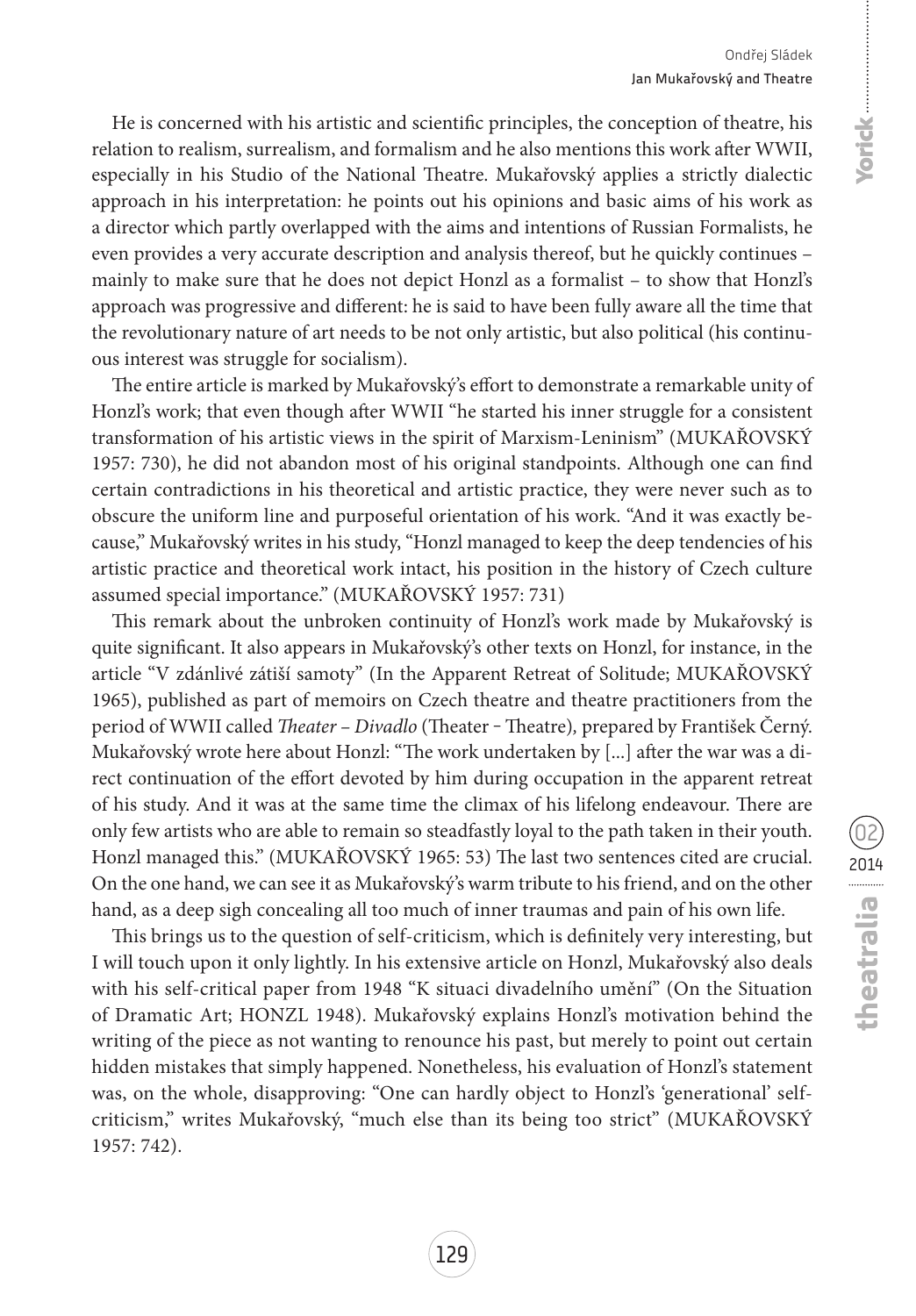A note on Mukařovský's own self-critical statement should be made here. In the archive fund of Jan Mukařovský, deposited in the Museum of Czech Literature in Prague, there are several letters written by Honzl and addressed to Jan Mukařovský. Among them, one dated 27 November 1951. It should be noted that Mukařovský published his article "Ke kritice strukturalismu v naší literární vědě" (On Critique of Structuralism in our Literary Theory and Criticism) in the weekly *Tvorba* (Creations) in early October 1951 (MUKAŘOVSKÝ 1951). Honzl addresses Mukařovský in the letter "Drahý soudruhu" (Dear comrade), and sends his late congratulations on his sixtieth birthday. He is late with his congratulation since he has been staying in a sanatorium and is not in good health. There is a sentence worth closer attention in the letter. Honzl writes: "It wasn't good – I realized it from your article in *Tvorba* – but nothing could have been changed anymore" (HONZL 1951). It is most probably Mukařovský's self-criticism that Honzl is referring to. We need to ask what exactly does he mean by this "it wasn't good"? Whether it was his article on the relationship between Mukařovský and Vančura, which Honzl tried to write about during this time and which he briefly mentioned before this sentence in the letter, or Mukařovský's public renunciation of his own Structuralist past, here the article itself? Or it was the general situation and the pressure that Mukařovský most probably had to face and to which he finally yielded?

The story of the relationship of Jan Mukařovský and Jindřich Honzl, which we can follow on the basis of their correspondence and studies written by Mukařovský on the life and work of his friend, has an intriguing epilogue. Its main protagonist is Jan Honzl, the son of Jindřich Honzl, who wrote to Jan Mukařovský, in response to the publication of his study "Jindřich Honzl as a Theorist of Theatre" in the *Divadlo* journal in 1957 (MUKAŘOVSKÝ 1957) the following letter. I will quote the whole text:

Dear Professor,

Let me take this chance to send you and your family best wishes for the coming new year. I would also like to use this opportunity to thank you for your excellent article on my father in the *Divadlo* journal. I keep a close eye on all articles and written material concerning my father. Your paper has been the most comprehensive of all of them and has rendered a fitting characterization of my father's artistic and theoretical thinking. To me personally, the paper was most pleasing in that it emphasized those issues and aspects of his work that he himself considered most important and paid most attention to. This paper of yours has also done a lot for preventing some misunderstandings and false interpretations, for instance as far as my father's attitude to Realism is concerned.

Thank you very much, dear Professor, for the care that you have dedicated to the memory of my father, both for me and my mother.

Most respectfully yours,

J. Honzl

(HONZL 1958)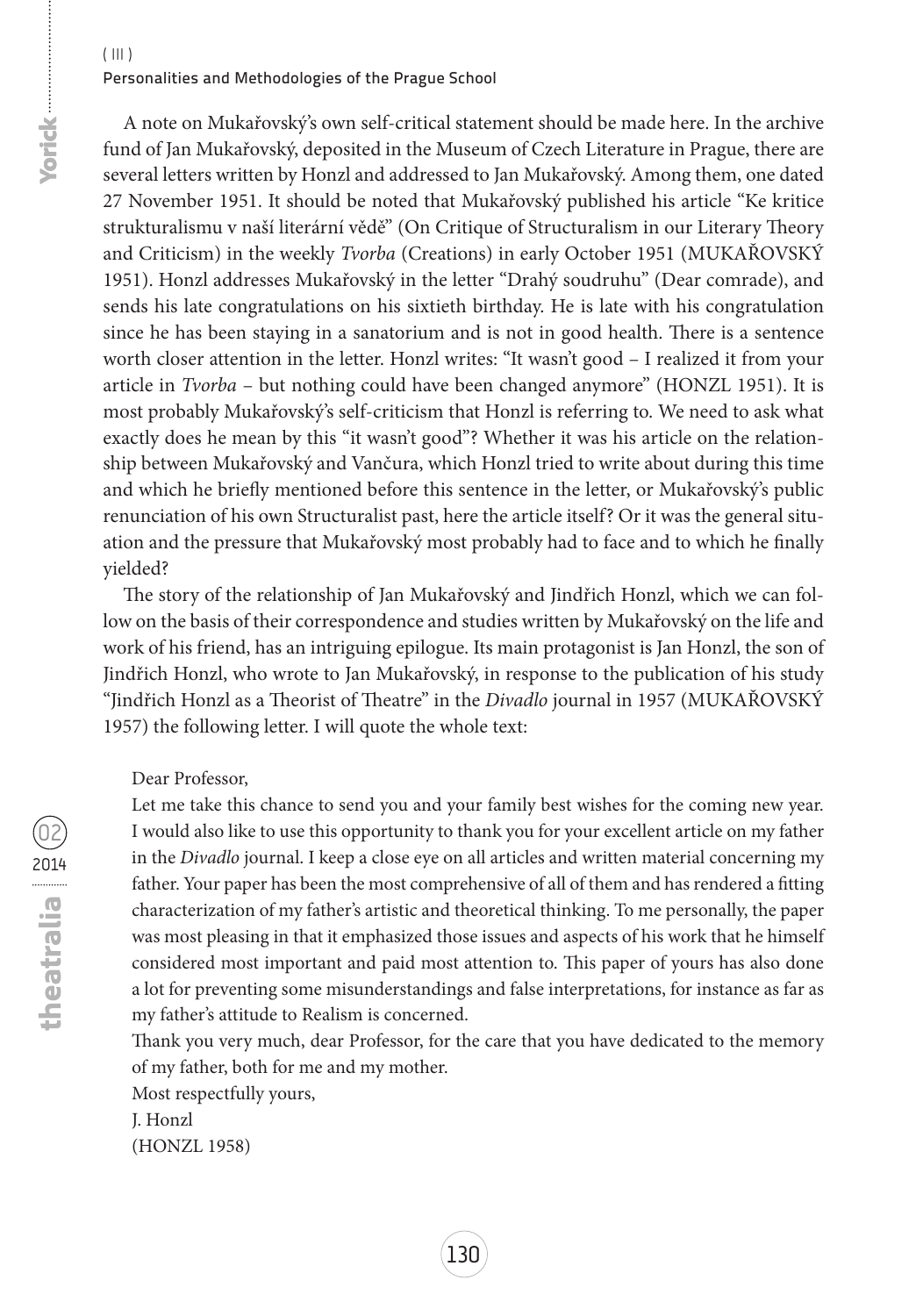Jan Honzl thus attests to the significance of this, nowadays little known and cited, article by Mukařovský.

That much for a short note on the margin, so to speak. Now, let us return to the main topic of the paper.

To sum up the findings on the types of Mukařovský's work on theatre under discussion: Jan Mukařovský is the author of numerous theoretical and overview works on theatre and dramatic art, but only a part of it is widely known and commented on. This gives rise to the impression that Mukařovský dealt with theatre in bursts only, producing in fact only the occasional text. However, the opposite is true: published studies are just a fragment of his actual, systematic work developed in the field of study of dramatic art and aesthetics of drama. This is clearly evidenced by his lectures delivered by him in the 1930s and also in the 1940s at the universities in Bratislava and Prague.

### **Ad e) Lectures**

The very first university courses led by Mukařovský on theatre and drama appeared already in the third year of his engagement at Komenský University in Bratislava. In the winter and summer semesters of 1932/1933 he offered the first seminar on the aesthetics of drama and film. In was only in the summer semester of 1934 that he gave a separate lecture "Vybrané kapitoly z estetiky dramatu" (Selected Chapters from the Aesthetics of Drama) in Bratislava. He taught a separate course on drama in Prague at the Faculty of Arts first over the academic year 1937/1938 (winter, summer). It was a lecture called "Estetika dramatu a filmu I, II" (Aesthetics of Drama and Film I, II; MUKAŘOVSKÝ 2008). Besides this he taught a seminar in Prague devoted to the basic issues of the relationship between drama and fine arts (winter 1937). And we could continue in this enumeration. I will only mention two of his lectures whose texts were preserved; one from the year 1945/1946 "Teorie jevištního přednesu" (The Theory of Stage Diction), the other from the winter 1946/1947 "Zvuková a významová výstavba dramatického dialogu" (Phonetic and Semantic Structure of Dialogue in Drama; MUKAŘOVSKÝ 1971). Mukařovský follows in his older, predominantly theoretical works from the late 1930s, focuses on the issue of systematic cultivation of voice culture (especially for the stage), the relationship between voice and actor's acting, voice and gesture, etc.

Apart from the university courses that I was primarily concerned with, Mukařovský also gave a number of public and radio lectures. I will leave them aside for the moment.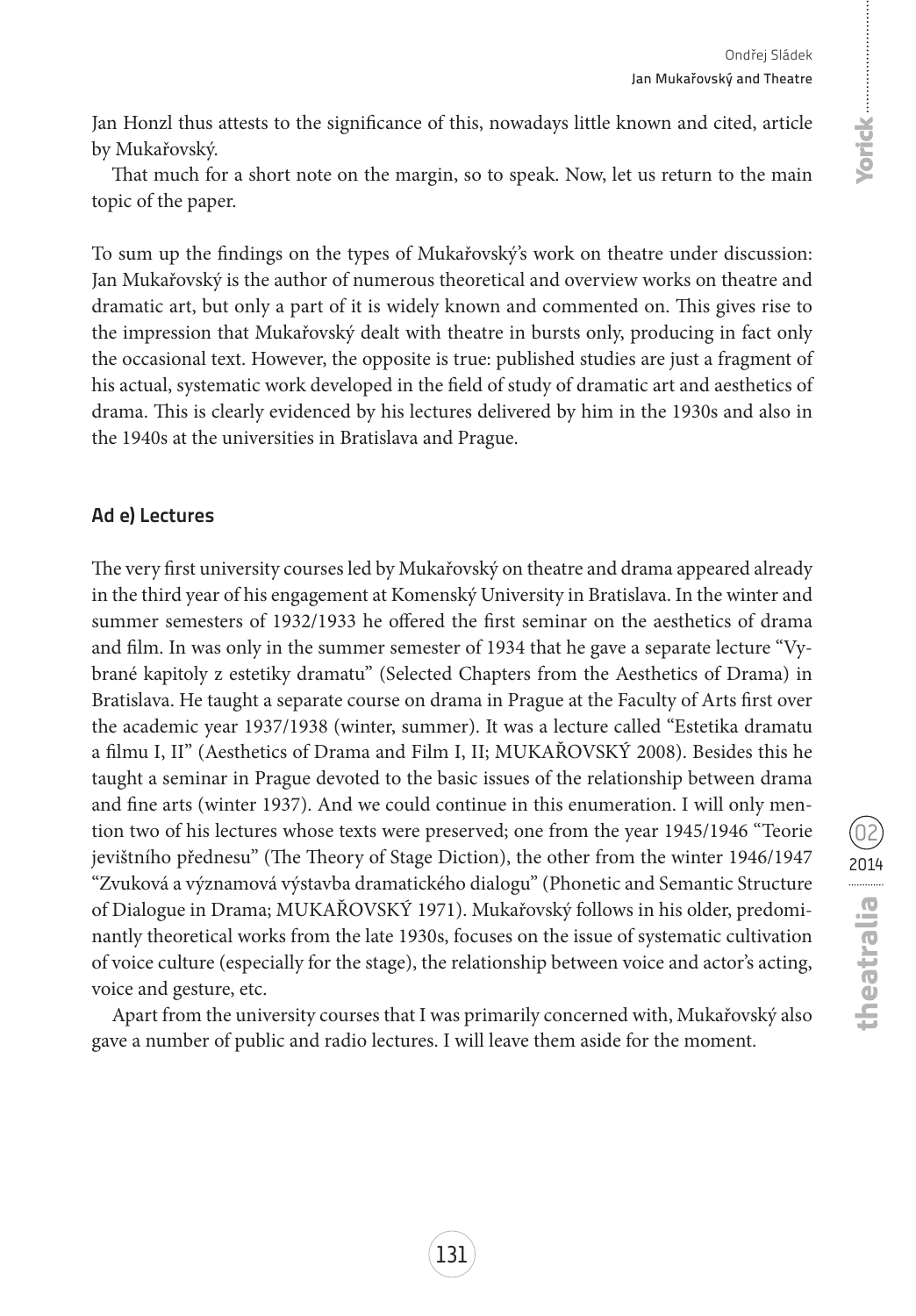# **Ad f) Various – dealing with theatre and dramatic art**

This is a group of texts published by Mukařovský on various topics on different occasions from the 1950s to 1970s. This includes shorter newspaper articles (on the National Theatre, on Honzl's Studio of the National Theatre, etc.), memoirs (esp. on V. Vančura and J. Honzl), survey answers (the most remarkable performance of the season) etc.

# **( III ) Conclusion**

If we record the dates of the start of Jan Mukařovský's individual university courses on a time line and add the dates when his first works on theatre were written, we will get interesting data.

- 1) The years 1917–1920 are a period in which Mukařovský profiled mainly as a theatre critic.
- 2) He paid more systematic attention to the issues of theatre, drama and film from the beginning of the 1930s. He understood the study of drama and dramatic art as an inseparable part of aesthetic studies. When he opened his seminar on the aesthetics of drama and film in Bratislava, he was intensively dealing with Zich's *The Aesthetics of the Dramatic Arts,* which was the subject of his review published in 1933.
- 3) In the mid-1930s, he published a number of significant works from the field of poetics, aesthetics and semiotics of art. In March 1937, he published his study "On Stage Dialogue"; in May he took part in an international conference of Avant-Garde theatre practitioners. In the autumn of that year (winter semester) he gave a separate lecture on the aesthetics of drama in Prague. It is evident that Mukařovský was becoming ever more focused on the issues of dialogue and monologue, stage speech and artistic recitation. It is also evidenced by the setting up of a group for the study of the acoustic aspect of stage speech with the orthoepic committee of the Prague Linguistic Circle, which worked closely with theatre artists: actors as well as directors. Mukařovský also mentioned the creation of this group in an interview for the weekly *Čin* (Action; May 1937; MUKAŘOVSKÝ 1937). He was writing and lecturing on the theory of stage speech, the art of recitation, on language and voice culture with greater or lesser intensity – but practically without interruption – until 1948. This also forms the actual core of his works on theatre.
- 4) 1950s and 60s: mainly texts on an occasional basis, but also extensive critical and theoretical works on V. Vančura and J. Honzl. The position of Mukařovský's study on Shakespeare and Czech Theatrical Criticism from 1966 is somewhat peculiar. It was clearly a solicited piece of work.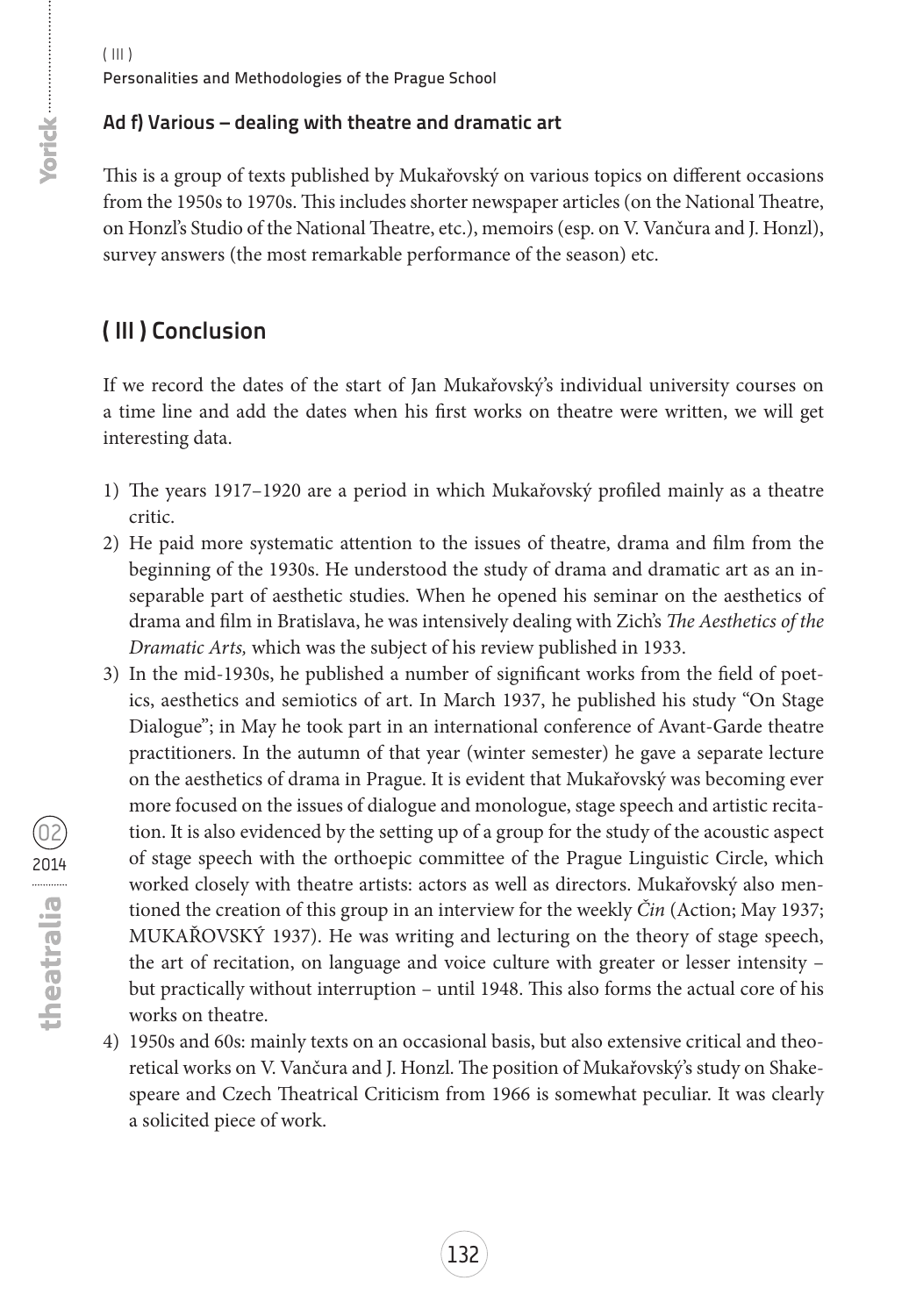| Shakespeare<br>and Czech<br>Theatrical<br>Criticism                                              | 1966         |                                                                     |                                                   |
|--------------------------------------------------------------------------------------------------|--------------|---------------------------------------------------------------------|---------------------------------------------------|
| Jindřich Honzljako<br>teoretik divadla/<br>Jindřich Honzl<br>as a Theorist<br>of Theatre         | 1957<br>1948 |                                                                     |                                                   |
| D 34-48 ve vývoji<br>českého divadla /<br>Development of<br>D 34-48 in the<br>Czech Theatre      | 1947<br>1946 | Phonetic and<br>of Dialogue<br>in Drama,<br>Semantic<br>Structure   | winter, Prague                                    |
| K umělecké situaci dnešního<br>On the Artistic Situation<br>českého divadla /<br>of Contemporary | 1945         | winter, Prague<br>The Theory<br>of Stage<br>Diction,                |                                                   |
| Czech Theatre                                                                                    | 1941         | summer, Prague<br>Aesthetics<br>and Film II,<br>of Drama            | Seminar Drama<br>summer, Prague<br>and Film,      |
| On the Current State<br>K dnešnímu stavu<br>teorie divadla /<br>of the Theory<br>of Theatre      | 1938         | winter, Prague.<br>Aesthetics<br>and Film I,<br>of Drama            | Seminar Drama<br>and Fine Arts,<br>winter, Prague |
| Jevištní řeč v avantgardním<br>in Avant-Garde Theatre<br>divadle / Stage Speech                  | 1937<br>1934 | the Aesthetics<br>Chapters from<br>of Drama,<br>Selected<br>summer, | Bratislava                                        |
| K jevištnímu dialogu /<br>On Stage Dialogue                                                      | 1933         | the Aesthetics<br>of Drama and<br>Seminar on<br>Film II,            | <b>Bratislava</b><br>summer,                      |
|                                                                                                  | 1932         | Seminar on the<br>Aesthetics of<br>and Film I<br>Drama<br>winter,   | <b>Bratislava</b>                                 |

# Table: Timeline of Jan Mukařovský's studies and seminars on theatre and dramatic art **Table**: Timeline of Jan Mukařovský's studies and seminars on theatre and dramatic art

02 2014

Ondřej Sládek Jan Mukařovský and Theatre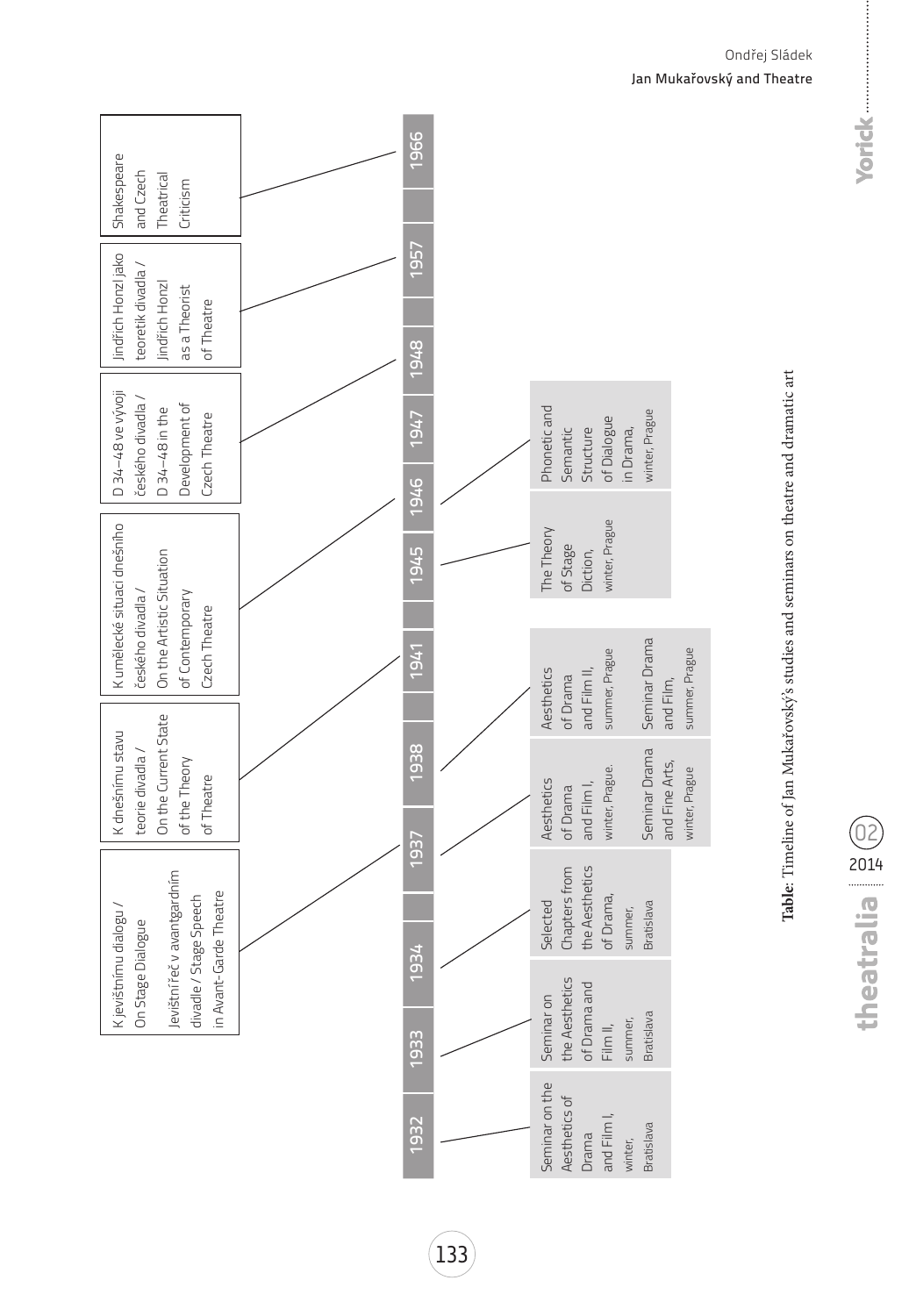These are only a few concrete conclusions on Jan Mukařovský's relationship to theatre and dramatic art. We need to emphasize the following two facts at least. First: Mukařovský's interest in theatre and stage speech was always an integral part of his research into poetics, aesthetics and semiotics of art. Second: despite several internal contradictions, his *scientific orientation* is in principle *continuous*. Mukařovský did not, in principle, change anything as regards his views on stage speech, dialogue, monologue, individual components of dramatic structure, etc. after 1951 when he publicly renounced Structuralism. He did adjust his views in the spirit of the ideology and terminology of the time, but there were still several crucial theoretical and methodological rules present in his thought that he never abandoned. This may be easily traced in his published works on theatre and dramatic art.

However, apart from the published texts, there is also a great deal of unpublished materials – his excerpts, notes (e.g. on the dictionary of theatre), but also correspondence, that testify to this and are equally significant in this respect.

# **Bibliography**

- Čermák, Petr, Poeta, Claudio and Čermák, Jan. 2012. *Pražský lingvistický kroužek v dokumentech* [The Prague Linguistic Circle in Documents]. Praha: Academia 2012.
- Honzl, Jindřich. 1948. K situaci divadelního umění [On the State of Theatre Arts]. *Otázky divadla a filmu* 4 (1948): 3: 49–63.
- HONZL, Jindřich. 1951. Jindřich Honzl's letter to Jan Mukařovský; dated 27. 11. 1951. Památník národního písemnictví, literární archiv, fond Jan Mukařovský [The Museum of Czech Literature, Literary Archive, Collection of Jan Mukařovský], inv. no. 66/86.
- Honzl, Jindřich. 1956. *K novému významu umění. Divadelní úvahy a programy* 1920–1952 [On the New Meaning of Art. Essays and programmes in theatre 1920-1952]. Praha: Orbis, 1956.
- HONZL, Jan. 1958. Jan Honzl's letter to Jan Mukařovský; post stamp dated 1958. Památník národního písemnictví, literární archiv, fond Jan Mukařovský [The Museum of Czech Literature, Literary Archive, Collection of Jan Mukařovský], inv. no. 66/86. The letter is mistakenly dated 1968.
- macek, emanuel. 1982. Soupis díla Jana Mukařovského [Register of Jan Mukařovský's works]. In Jan Mukařovský. *Studie z poetiky* [Studies in Poetics]. Praha: Odeon, 1982: 835–902.
- Mukařovský, Jan. 1933. Otakar Zich: Estetika dramatického umění [Aesthetics of the Dramatic Arts]. *Časopis pro moderní filologii* 19 (1933): 3–4: 318–26.
- Mukařovský, Jan. 1937. Stav naší dnešní estetiky [State of the Current Aesthetics]. *Čin* 9 (1937): 9: 70–1.
- Mukařovský, Jan. 1947. K desátému výročí úmrtí F. X. Šaldy. Proslov při premiéře Racinovy Faidry ve Stavovském divadle [On the Tenth Anniversary of F. X. Šalda's Passing. Speech at the Opening of Racin's Phaedra in the Estates Theatre]. *Otázky divadla filmu* 2 (1947): 5–6: 181–9.

forick-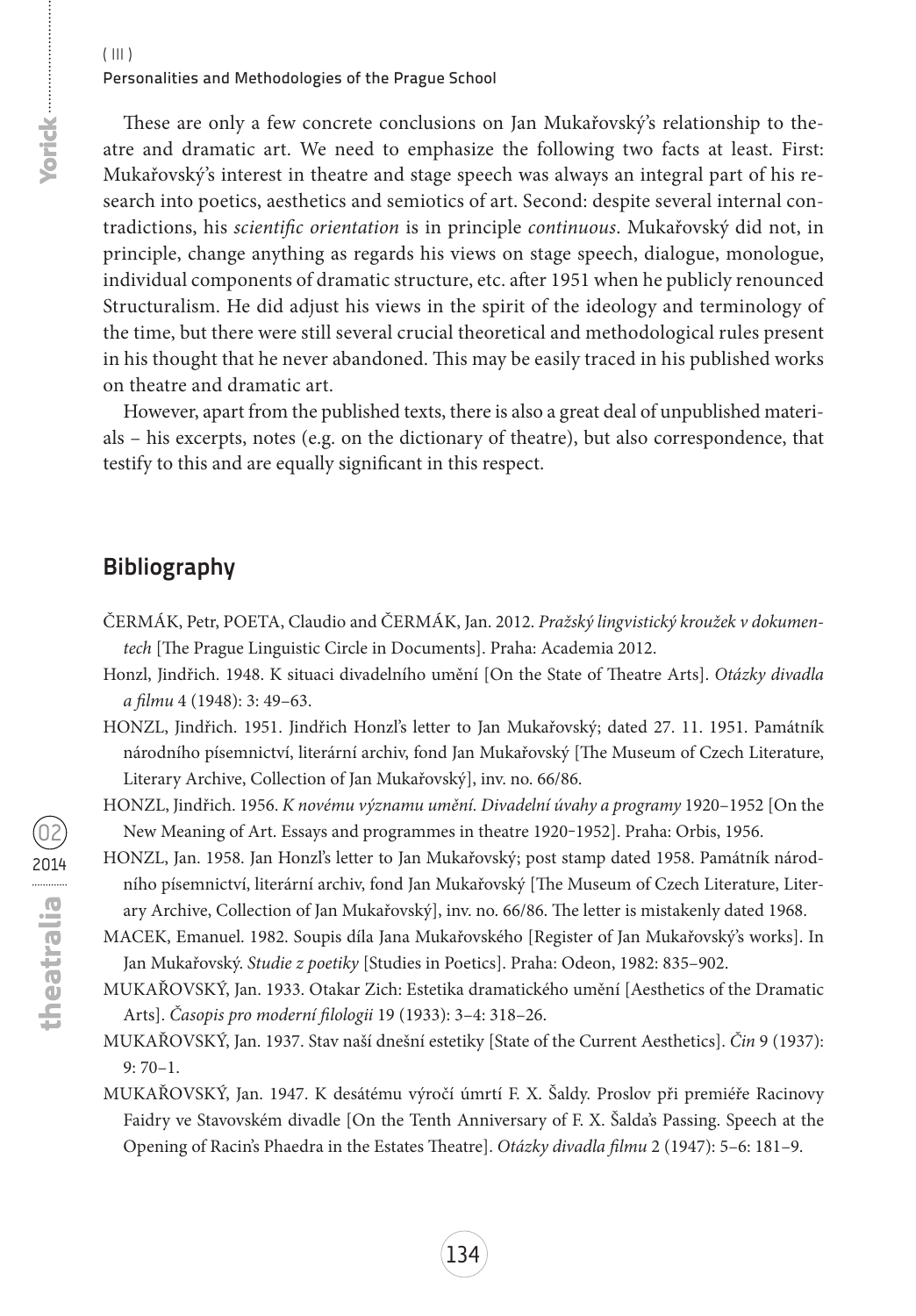- Mukařovský, Jan. 1951. Ke kritice strukturalismu v naší literární vědě [On the Crititique of Structuralism in our Literary Studies]. *Tvorba* 20 (1951): 40 (4. 10.): 964–6.
- Mukařovský, Jan. 1957. Jindřich Honzl jako teoretik divadla [Jindřich Honzl as a Theorist of Theatre]. *Divadlo* 8 (1957): 9: 723–42.
- Mukařovský, Jan. 1958. Dramatik Vančura v boji za rovnoprávnost a solidaritu národů [Playwright Vančura in Fight for Equality and Solidarity among Nations]. In Vladislav Vančura. *Jezero Ukereve* [Lake Ukerewe], Praha: Orbis, 1958: 70–84.
- Mukařovský, Jan. 1959. O Vančurovi ‒ dramatikovi [On Vančura the Playwright]. In Vladislav Vančura. *Hry* [Plays]. Praha: Československý spisovatel, 1959: 381–9.
- Mukařovský, Jan. 1965. V zdánlivém zátiší samoty [In the Seeming Loneliness Retreat]. In František Černý. *Theater ‒ divadlo. Vzpomínky českých divadelníků na německou okupaci a druhou světovou válku* [Theater – Theatre. Memories of Czech Theatre Artists of the German Occupation and the Second World War]. Praha: Orbis, 1965: 51–3.
- Mukařovský, Jan. 1966a. D34–D48 ve vývoji českého divadla [D34‒48 in the Development of Czech Theatre]. In id. *Studie z estetiky* [Studies in Aesthetics]. Praha: Odeon, 1966: 326–7.
- MUKAŘOVSKÝ, Jan. 1966b. Shakespeare and Czech theatrical criticism. In Zdeněk Stříbrný Jarmila Emmerová (ed.). *Charles University on Shakespeare*. Praha: Univerzita Karlova, 1966: 11–23.
- Mukařovský, Jan. 1971. Zvuková a významová výstavba dramatického dialogu [Acoustic and Semantic Construction of Dramatic Dialogue]. *Prolegomena scénografické encyklopedie* 1 (1971): 5: 30–40.
- MUKAŘOVSKÝ, Jan. 1978. On the Current State of the Theory of Theater. In John Burbank and Peter Steiner (trans. and eds.). *Structure, Sign, and Function. Essays by Jan Mukařovský*. New Haven/ London: Yale University Press, 1978: 201–19.
- Mukařovský, Jan. 2000a. K dnešnímu stavu teorie divadla [On the Current State of the Theory of Theatre]. In id. *Studie I* [Studies I]. Brno: Host, 2000: 391–406; Engl. trans. (MUKAŘOVSKÝ 1978).
- Mukařovský, Jan. 2000b. K jevištnímu dialogu [On Stage Dialogue]. In id. *Studie I.* Brno: Host, 2000: 407–10.
- Mukařovský, Jan. 2000c. Jevištní řeč v avantgardním divadle. [Stage Speech in the Avant-Garde Theatre] In id. *Studie I* [Studies I]. Brno: Host, 2000: 411–4.
- Mukařovský, Jan. 2000d. K umělecké situaci dnešního českého divadla [On the Artistic Situation of Contemporary Czech Theatre]. In id. *Studie I* [Studies I]. Brno: Host, 2000: 415–27.
- Mukařovský, Jan. 2000e. O recitačním umění [On the Art of Recitation]. In id. *Studie I* [Studies I]. Brno: Host, 2000: 428–41.
- Mukařovský, Jan. 2000f. Pokus o strukturní rozbor hereckého zjevu (Chaplin ve *Světlech velkoměsta*) [An Attempt at Structural Analysis of a Dramatic Figure (Chaplin in City Lights)]. In id. *Studie I* [Studies I]. Brno: Host, 2000: 463–9.

Mukařovský, Jan. 2000g. Otakar Zich. In id. *Studie I* [Studies I]*.* Brno: Host, 2000: 49–500.

Mukařovský, Jan. 2001. Dialog a monolog [Dialogue and Monologue]. In id. *Studie II* [Studies II]. Brno: Host, 2001: 89–115.

02